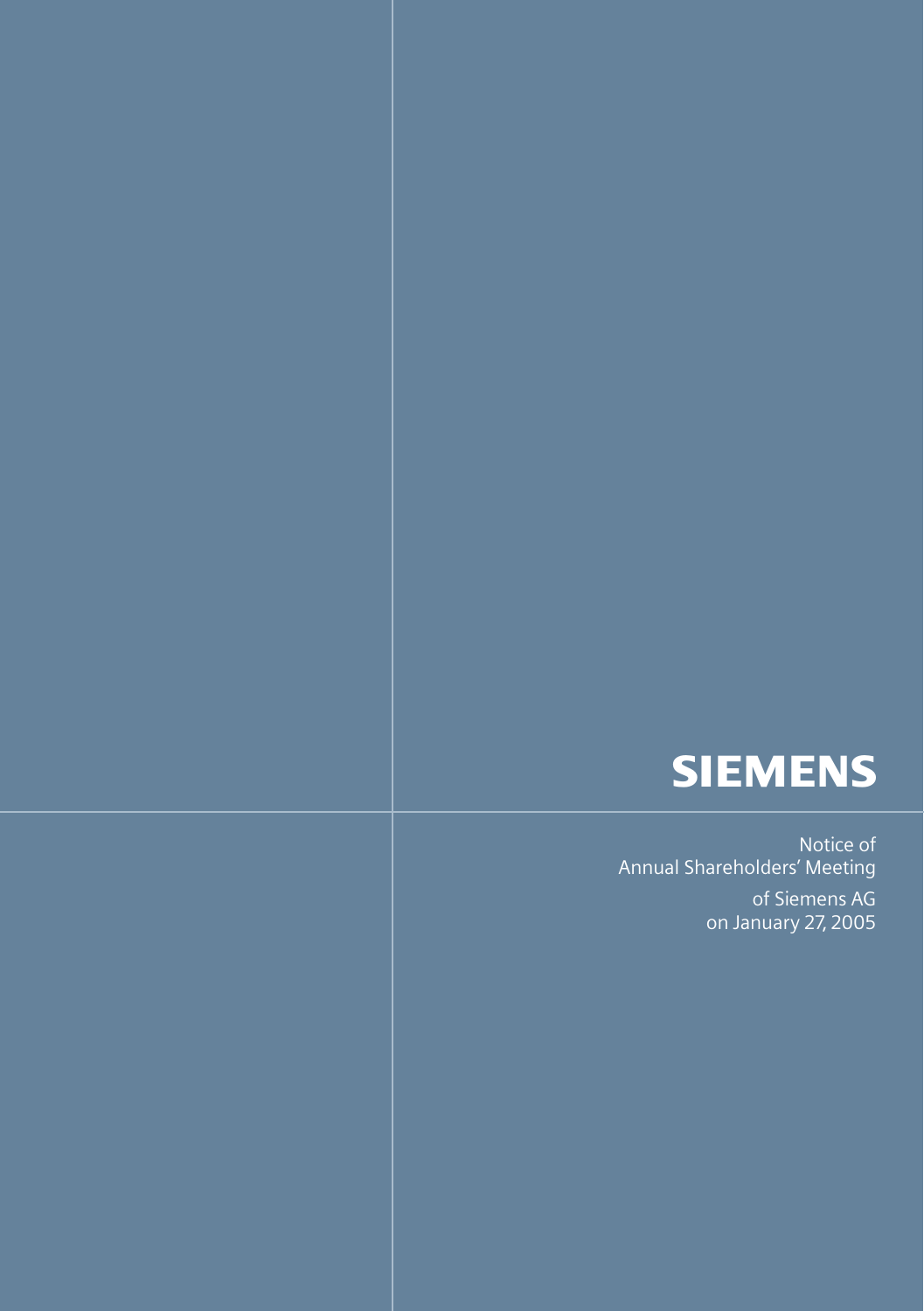Berlin and Munich December 2004

# **Notice of Annual Shareholders' Meeting**

To our shareholders:

NOTICE IS HEREBY GIVEN that the Annual Shareholders' Meeting of Siemens Aktiengesellschaft ("Siemens AG" or "the Company") will be held at the Olympiahalle of the Olympiapark, Coubertinplatz, 80809 Munich, Federal Republic of Germany, on Thursday, January 27, 2005, at 10:00 a.m., local time, for the following purposes:

# **Agenda**

**1. To receive and approve the report of the Supervisory Board**

**2. To receive and approve the annual financial statements and the consolidated financial statements, as adopted by the Supervisory Board, together with Management's discussion and analysis of Siemens AG and the consolidated group for the fiscal year ended September 30, 2004**

The materials referred to in Agenda Items 1 and 2 are available for inspection on the Internet at http://www.siemens.com/agm and at the registered offices of Siemens AG, Wittelsbacherplatz 2, 80333 Munich, and Nonnendammallee 101, 13629 Berlin. Upon request, a copy will be sent to shareholders.

#### **3. To consider and vote upon appropriation of the net income of Siemens AG to a dividend payout**

The Supervisory Board and the Managing Board propose that the following resolution be approved and adopted:

The unappropriated net income of Siemens AG for the fiscal year ended September 30, 2004 amounts to €1,113,844,638.75. This net income shall be used to pay out a dividend of €1.25 on each no-par value share entitled to the dividend. The amount attributable to shares of stock of Siemens AG ("Siemens shares") held in treasury by the Company at the date of the Annual Shareholders' Meeting shall be carried forward.

## **4. To ratify the acts of the Managing Board**

The Supervisory Board and the Managing Board propose that approval be and is hereby given to the acts of the members of the Managing Board in fiscal year 2004.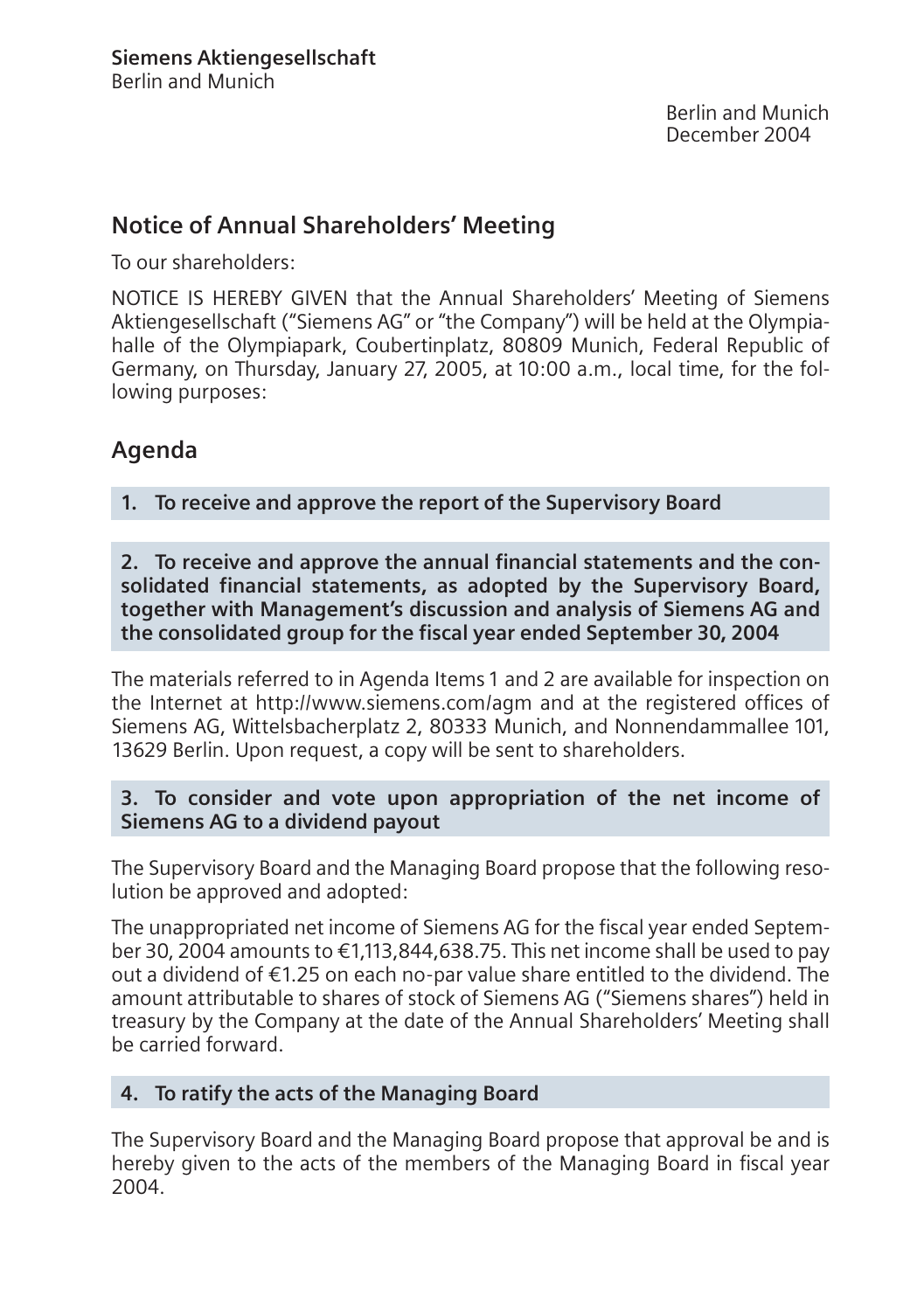#### **5. To ratify the acts of the Supervisory Board**

The Supervisory Board and the Managing Board propose that approval be and is hereby given to the acts of the members of the Supervisory Board in fiscal year 2004.

#### **6. To ratify the appointment of independent auditors of the annual and consolidated financial statements**

The Supervisory Board proposes that the appointment of KPMG Deutsche Treuhand-Gesellschaft Aktiengesellschaft Wirtschaftsprüfungsgesellschaft, Berlin and Frankfurt on Main, to serve as the Company's independent auditors of the annual and the consolidated financial statements for the fiscal year ending September 30, 2005 be ratified.

#### **7. To consider and vote upon an election to the Supervisory Board**

Dr. Baumann who will reach the retirement age established by the bylaws of the Supervisory Board in 2005 will resign as a member of the Supervisory Board with effect from the close of the Annual Shareholders' Meeting. Dr. v. Pierer, whose office as President of the Managing Board will also end with effect from the close of the Annual Shareholders' Meeting, will stand as nominee for election as shareholder representative to fill the vacancy created by Dr. Baumann.

Therefore, the Supervisory Board proposes that

Dr. jur., Dr.-Ing. E.h. Heinrich v. Pierer, Dipl.-Volkswirt, Erlangen, President of the Managing Board and CEO of Siemens AG until the close of the Annual Shareholders' Meeting,

be elected to the Supervisory Board as a representative of the shareholders with effect from the close of the Annual Shareholders' Meeting for the remaining term of the vacancy left by Dr. Baumann.

The Supervisory Board further proposes to elect

Professor Dr. Michael Mirow, Munich, Dipl.-Wirtschaftsingenieur,

as substitute member for Dr. v. Pierer subject to the proviso that he shall become a member of the Supervisory Board if Dr. v. Pierer resigns from the Supervisory Board before the completion of his term of office, and that he shall be reinstated as substitute member as soon as the Shareholders' Meeting has elected a successor for Dr. v. Pierer in the event of his early resignation.

The composition of the Supervisory Board is governed by § 96 (1) and § 101 (1) of the German Stock Corporation Act (AktG) and § 7 (1), 1st sentence, No. 3 of the German Codetermination Act (MitbestG). The Shareholders' Meeting shall not be bound to candidate proposals.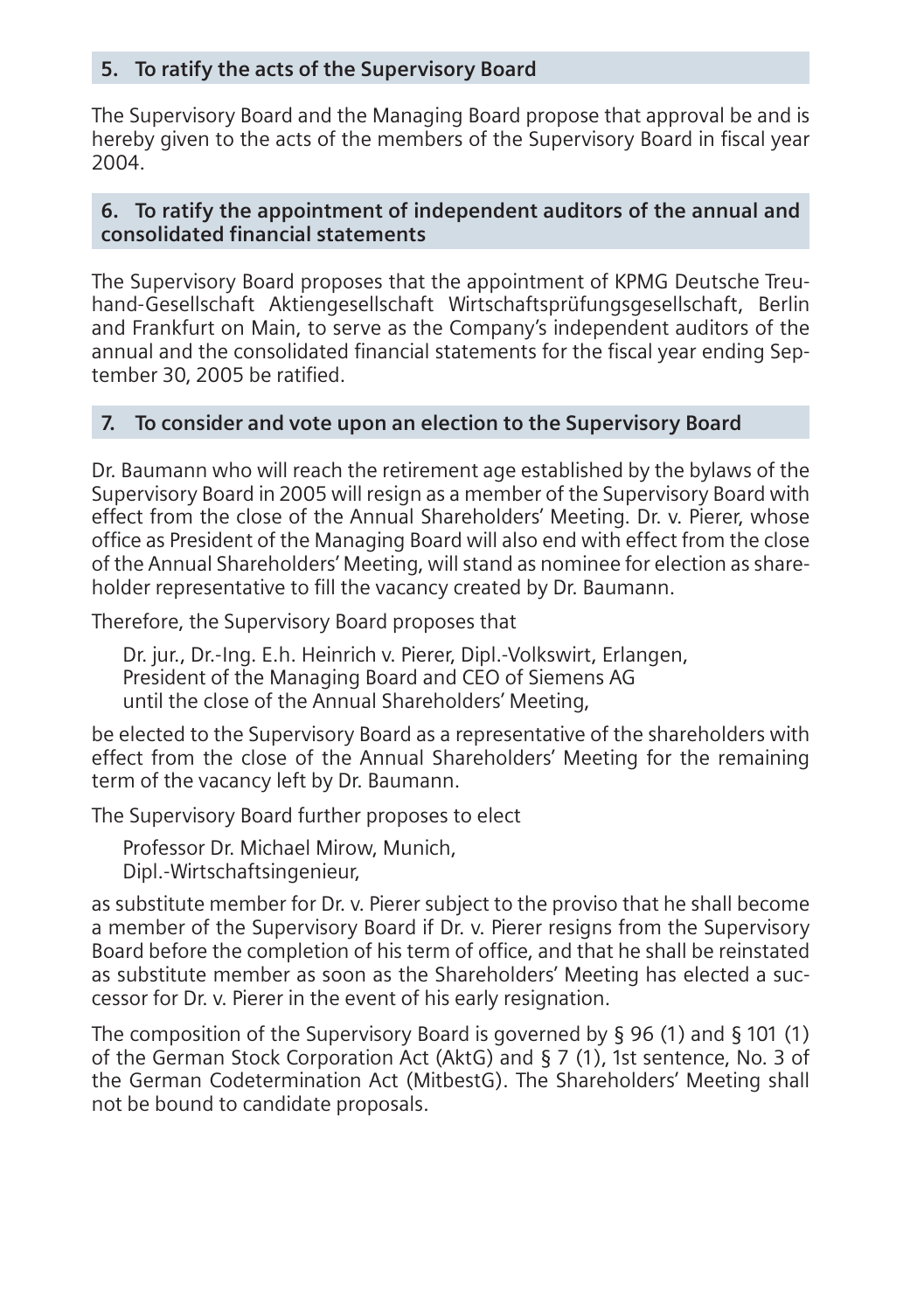**8. To consider and vote upon a resolution authorizing the acquisition and use of Siemens shares and the exclusion of shareholders' preemptive and tender rights**

Due to the expiration of the authorization adopted at the last Annual Shareholders' Meeting, the Managing Board shall again be authorized to acquire Siemens shares as a purchase in the stock market and through a public share purchase offer.

The Supervisory Board and the Managing Board propose that approval be and is hereby given to the following resolution:

(a) The Company shall be authorized to acquire up to 10% of its capital stock existing at the date of the resolution. The aggregate of shares of stock of Siemens AG ("Siemens shares") acquired under this authorization and any other Siemens shares previously acquired and still held in treasury by the Company or to be attributed to the Company pursuant to § 71d and § 71e of the German Stock Corporation Act (AktG) shall at no time exceed 10% of the then existing capital stock.

This authorization may be implemented wholly or in part, once or several times, by the Company or any of its subsidiaries, or by third parties on behalf of Siemens AG or its subsidiaries.

This authorization shall become effective as of March 1, 2005 and shall remain in full force and effect through July 26, 2006. The authorization to acquire Siemens shares as approved at the Annual Shareholders' Meeting on January 22, 2004 will terminate on the effective date of this new authorization.

- (b) Any acquisition of Siemens shares shall be effected at the discretion of the Managing Board either (1) as a purchase in the stock market or (2) through a public share purchase offer.
	- (1) If the Siemens shares are acquired in the stock market, the purchase price paid per Siemens share (excluding incidental transaction charges) may neither exceed nor fall below the market price of a Siemens share on the trading day as determined at the opening auction of Xetra trading (or a comparable successor trading system) by more than 10%.
	- (2) If the Siemens shares are acquired through a public share purchase offer, the Company may (i) publicly issue a formal offer or (ii) publicly solicit shareholders to submit offers. The provisions of the German Securities Acquisition and Takeover Act (WpÜG) shall apply, if and where relevant.
		- (i) If a formal offer is published by the Company, the Company shall state the applicable purchase price or purchase price range per share. If a purchase price range is stated, the final price shall be determined from all available acceptance declarations. The purchase offer may provide for an acceptance period, terms and conditions, and the possibility of adjusting the purchase price range during the acceptance period if after publication of a formal offer there are significant market price fluctuations during the acceptance period.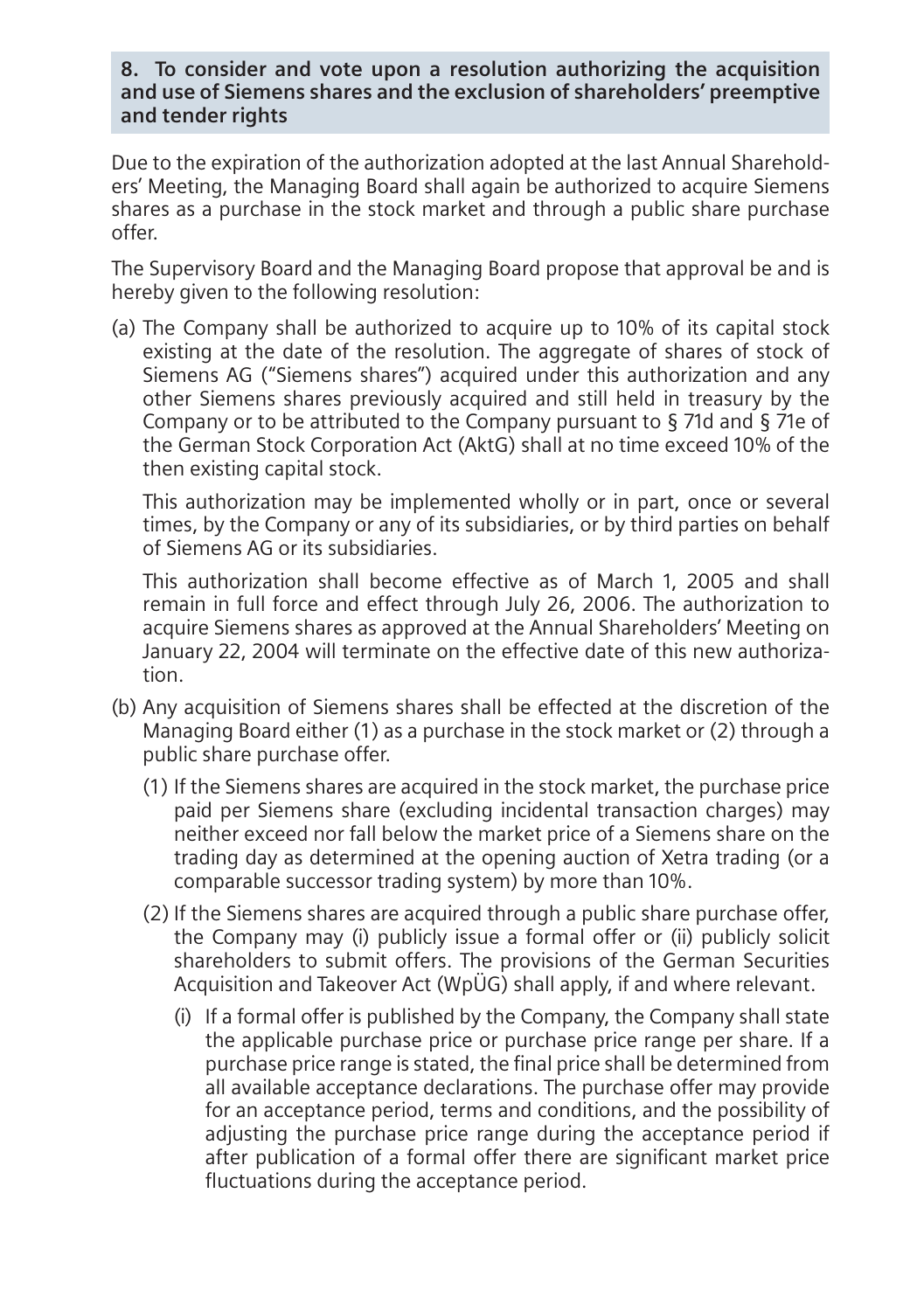The purchase price or purchase price range per Siemens share (excluding incidental transaction charges) may neither exceed nor fall below the average closing price of a Siemens share in Xetra trading (or a comparable successor trading system) during the last five trading days prior to the relevant date by more than 20%. The relevant date shall be the date on which the final Managing Board decision about the formal offer is made. In the event of an adjustment of the offer, the relevant date shall be replaced by the date on which the final Managing Board decision is made about the adjustment.

If the number of Siemens shares tendered by shareholders exceeds the total volume of shares which the Company intended to reacquire, the shareholders' right to tender may be excluded to the extent that acceptance shall be in proportion to the Siemens shares tendered. Furthermore, the tender of small lots of up to 150 Siemens shares per shareholder may receive preferential treatment.

(ii) If the Company publicly solicits submission of offers to sell Siemens shares, the Company may state in its solicitation a purchase price range within which offers may be submitted. The solicitation may provide for a submission period, terms and conditions, and the possibility of adjusting the purchase price range during the submission period if after publication of the solicitation there are significant market price fluctuations during the submission period.

Upon acceptance, the final purchase price shall be determined from all available sales offers. The purchase price per Siemens share (excluding incidental transaction charges) may neither exceed nor fall below the average closing price of a Siemens share in Xetra trading (or a comparable successor trading system) during the last five trading days prior to the relevant date by more than 20%. The relevant date shall be the date on which the offers are accepted by Siemens AG.

If the number of Siemens shares offered for sale exceeds the total volume of shares which the Company intended to reacquire, the shareholders' right to tender may be excluded to the extent that acceptance shall be in proportion to the Siemens shares tendered. Furthermore, the acceptance of small lots of up to 150 Siemens shares per shareholder may receive priority consideration.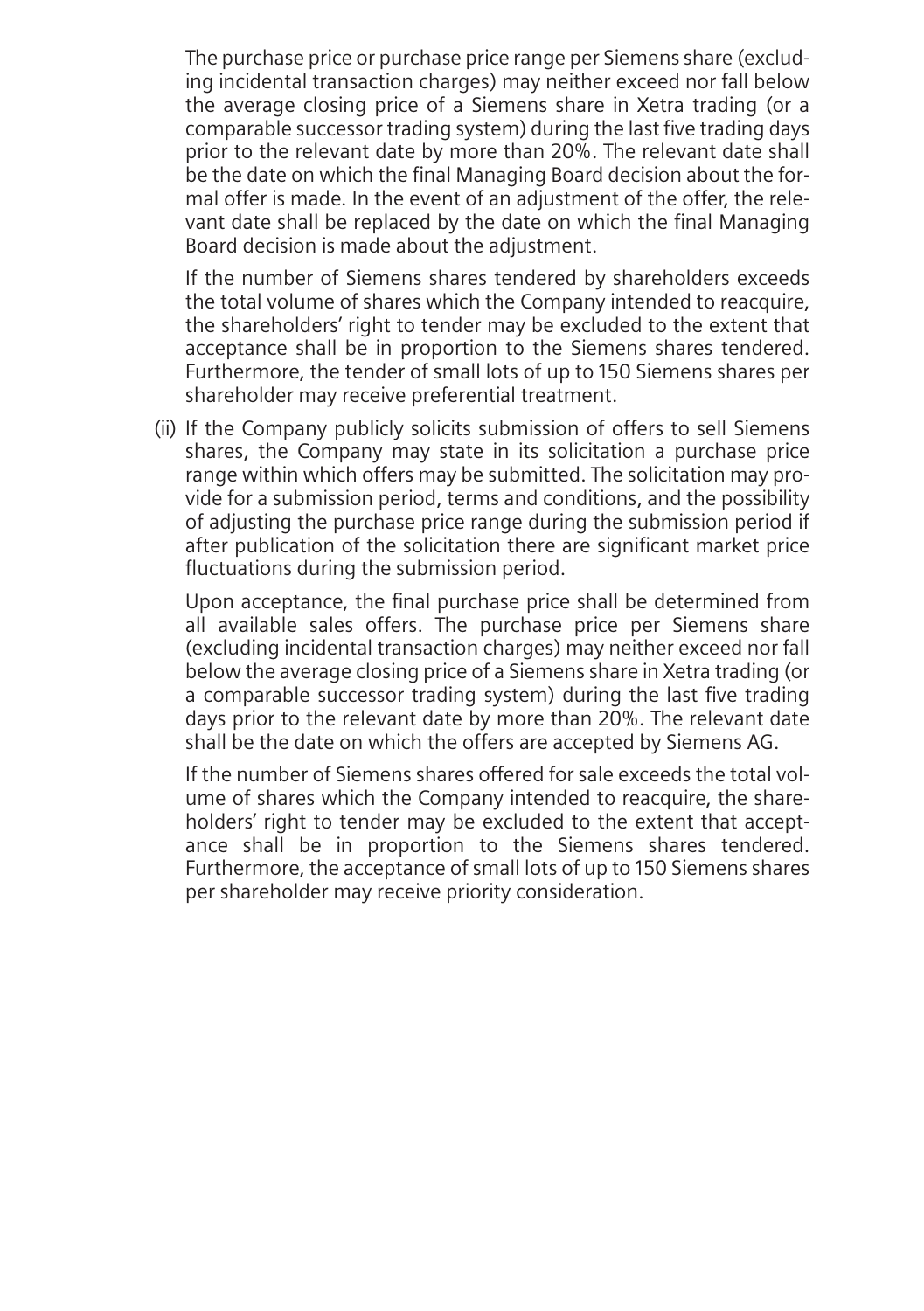- (c) The Managing Board shall be authorized to also use Siemens shares reacquired on the basis of this or any previously given authorization as follows:
	- (1) Such stock may be retired with the approval of the Supervisory Board without requiring an additional resolution by the Shareholders' Meeting for such retirement or its implementation.
	- (2) Such stock may be used to satisfy the Company's obligations under the 1999 and 2001 Siemens Stock Option Plans, both as amended, in accordance with the resolutions passed at the Annual Shareholders' Meetings on February 18, 1999 and February 22, 2001. The approved key points of these stock option plans can be examined as an integral part of the notarized minutes of the above meetings at the Commercial Registries in Berlin and Munich. They can also be inspected at the registered offices of Siemens AG, Wittelsbacherplatz 2, 80333 Munich, and Nonnendammallee 101, 13629 Berlin, and on the Internet at http://www.siemens.com/agm. Upon request, a copy will be sent to shareholders.
	- (3) Such stock may be offered for purchase by, and transferred to, persons currently or formerly employed by Siemens AG or any of its subsidiaries.
	- (4) Such stock may be used to service the conversion or option rights granted by Siemens AG or any of its subsidiaries in connection with the issuance of bonds.

The aggregate number of shares transferred under this authorization must not exceed 10% of the capital stock at the time when the stock is used, provided that it is used to service conversion or option rights issued by applying, mutatis mutandis, the provisions of § 186 (3), 4th sentence, of the German Stock Corporation Act (against contributions in cash, with preemptive rights of shareholders excluded). This limit includes shares issued or disposed of by direct or mutatis mutandis application of these provisions during the term of this authorization at the time when the stock is used. The limit also includes shares that were issued or are to be issued to service bonds with conversion or option rights granted in accordance with the above provisions at the time when the stock is used.

(d) The Supervisory Board shall be authorized to use Siemens shares reacquired by the Company on the basis of this or any previously given authorization as follows:

Such Siemens shares may be transferred to the members of the Managing Board of Siemens AG as stock-based compensation with a blocking period of at least two (2) years. In the case of a commitment to transfer Siemens shares at a later date, any time span between commitment and settlement of such commitment by the Company shall be credited against the above-mentioned minimum blocking period. Further details regarding stock-based compensation for Managing Board members are determined by the Supervisory Board.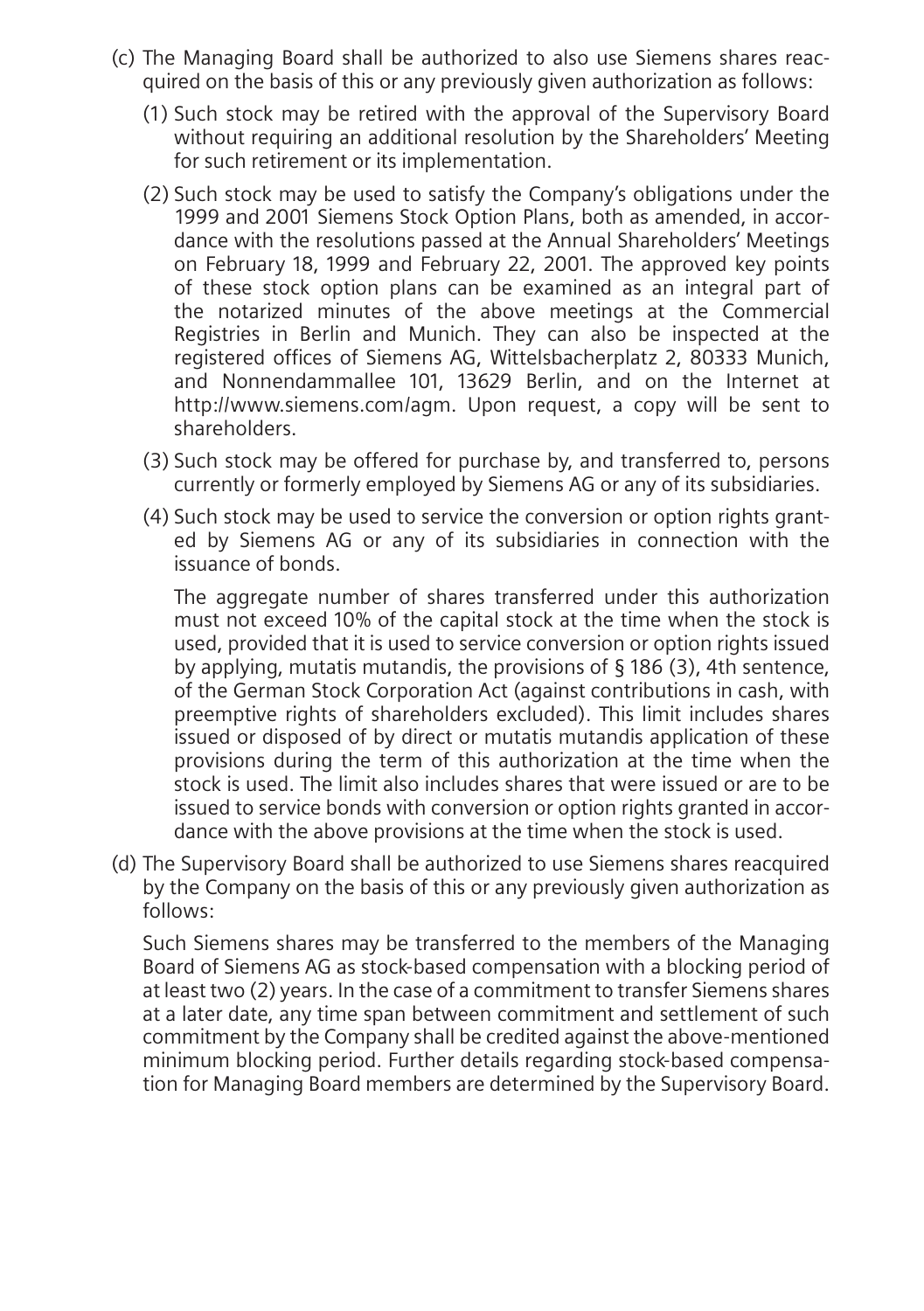- (e) The authorizations pursuant to paragraphs (c) and (d) above may be implemented once or several times, severally or jointly, wholly or in part.
- (f) Preemptive rights of shareholders regarding reacquired Siemens shares shall be excluded to the extent to which such shares are used pursuant to paragraph (c), subsections (2) through (4), and paragraph (d) above.

#### **9. To consider and vote upon adjustments to Supervisory Board remuneration and related amendments to the Articles of Association**

Recent jurisprudence of the German Federal Court of Justice has raised the question of whether stock-based compensation components of Supervisory Board remuneration are legally permissible. To make the structure of Supervisory Board remuneration as transparent as possible and, at the same time, account for this unclear legal situation, the remuneration of Supervisory Board members, effective from the start of the current fiscal year that began on October 1, 2004, shall consist, apart from a fixed compensation component, only of variable components based on earnings per share both over the short and long term. Concurrently, the changed liability environment confronting Supervisory Board members shall be accounted for by an express provision concerning insurance against such risks to the extent permissible by law.

Therefore, the Supervisory Board and the Managing Board propose that approval be and is hereby given to the following resolution:

- (a) § 17 of the Articles of Association shall be revised to read as follows:
	- "1. The members of the Supervisory Board shall receive
		- (a) A fixed compensation of EUR 50,000 p.a.;
		- (b) An annual compensation based on the short-term success of the Company in the amount of EUR 150 per EUR 0.01 of earnings per share as disclosed in the consolidated financial statements exceeding a minimum amount of EUR 1.00. The minimum amount shall be increased annually by 10%, beginning with the fiscal year starting on October 1, 2005;
		- (c) A long-term compensation payable after expiration of the then applicable five-year term of the Supervisory Board in the amount of EUR 50,000. The long-term compensation shall only be paid if earnings per share at the end of the term of office have increased by more than 50% compared to the beginning of the term of office.

Earnings per share on which the Supervisory Board's remuneration is based are to be adjusted for significant extraordinary results.

Members of the Supervisory Board who have served on the Supervisory Board or a committee for only part of the fiscal year or term of office shall receive a pro rata compensation for every month of service started.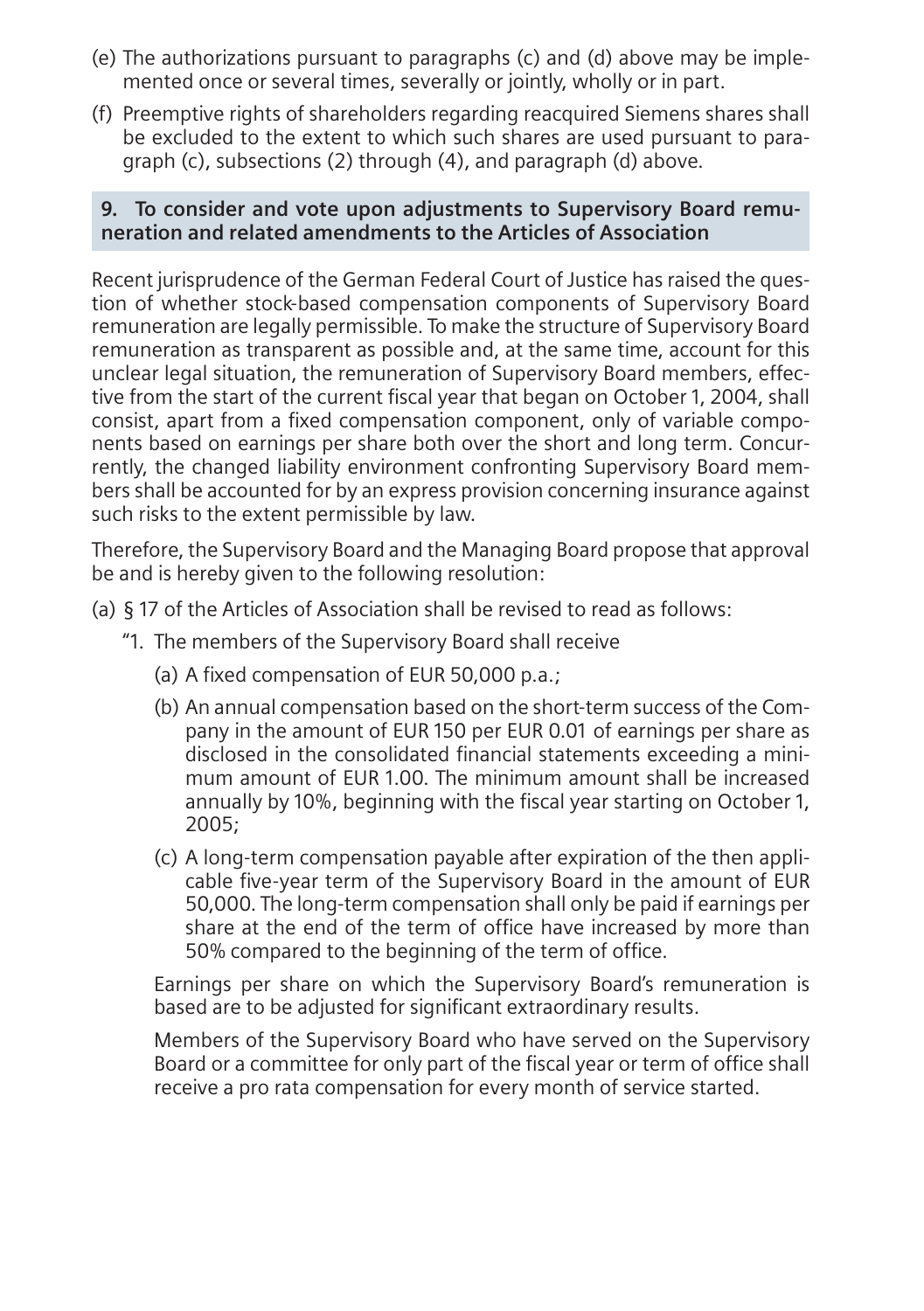- 2. The chairman of the Supervisory Board shall receive double, and each deputy chairman shall receive one and one half times the amounts to be paid pursuant to Subsections 1(a) and 1(b). Furthermore, each member of the committees and additionally the chairmen of said committees shall receive a further one-half of the amounts to be paid pursuant to Subsections 1(a) and 1(b). The Chairman's Committee, the Mediation Committee, and the Investment Committee are not included in this calculation.
- 3. The remuneration pursuant to Subsections 1(a) and 1(b) shall be payable after the close of the annual shareholders' meeting ratifying the acts of the Supervisory Board for the fiscal year ended before the meeting. The Company shall reimburse the members of the Supervisory Board for expenses incurred and for sales taxes to be paid on their remuneration.
- 4. The members of the Supervisory Board shall be indemnified by the Company against third party claims to the extent permissible by law. For this purpose, the Company provides a group insurance policy for board members and employees of Siemens AG and its subsidiaries which covers personal liability for financial loss associated with supervisory or management functions."
- (b) The amendments to the Articles of Association referred to in Agenda Item 9 (a) shall apply for the first time to the fiscal year that began on October 1, 2004. The long-term compensation component pursuant to the proposed § 17, Subsection 1(c) of the Articles of Association shall be calculated and granted on a pro rata basis from that date until the expiration of the current term of office, i.e., it will be payable pro rata for the first time after the shareholders' meeting ratifying the acts of the Supervisory Board for fiscal year 2007.

#### **10. To consider and vote upon an amendment to the Articles of Association to adjust to new legislation**

The hitherto required publication of Company notices in the printed version of the German Federal Gazette is no longer mandatory in every case. Therefore, § 3 of the Articles of Association shall be amended to account for the fact that notices, if permissible, shall no longer be published in the printed version but exclusively in the electronic version of the German Federal Gazette, to reflect the interests of both shareholders and the Company in a cost-efficient and transparent information policy.

Therefore, the Supervisory Board and the Managing Board propose that approval be and is hereby given to the following resolution:

§ 3 of the Articles of Association shall be amended to read as follows:

"Notices of the Company required by law or these Articles of Association shall be published in the electronic German Federal Gazette (Bundesanzeiger). If another form of notice should be mandatorily required, such form shall replace the notice in the electronic German Federal Gazette."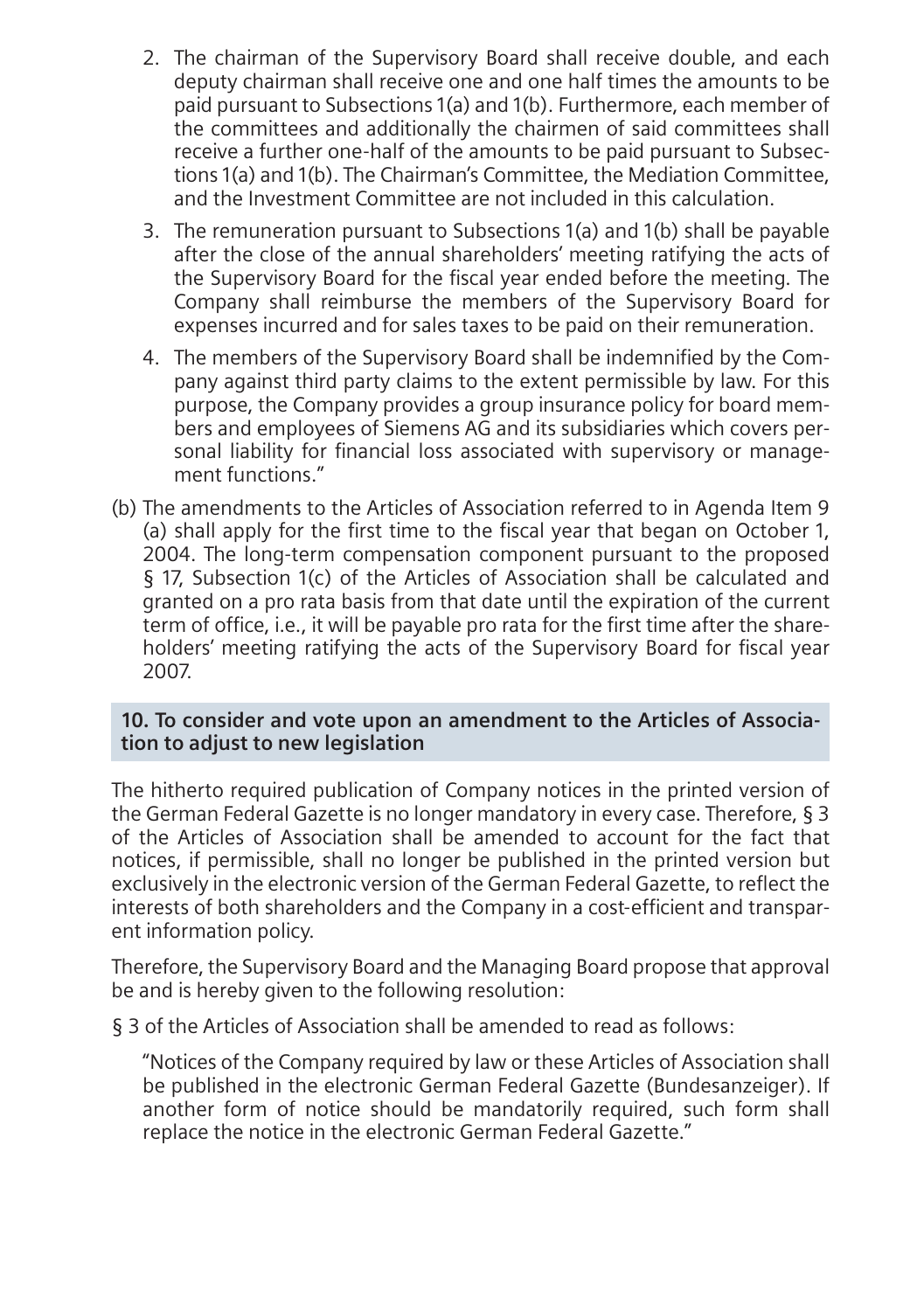# **Reports to the Annual Shareholders' Meeting**

## **Report on Agenda Item 8**

The authorization being sought at the Annual Shareholders' Meeting 2005 is intended to again give Siemens AG the possibility to acquire Siemens shares. The acquisition may be effected as a purchase in the stock market or through a public share purchase offer.

The Company shall be enabled to use Siemens shares to service the 1999 Siemens Stock Option Plan and the 2001 Siemens Stock Option Plan. The proposed exclusion of shareholders' preemptive rights takes account of this purpose. The key points of the 1999 and 2001 Siemens Stock Option Plans were approved at the Annual Shareholders' Meetings held on February 18, 1999 and February 22, 2001, respectively. The approved key points of these stock option plans can be examined as an integral part of the notarized minutes of these meetings at the Commercial Registries in Berlin and Munich. They can also be inspected at the registered offices of Siemens AG, Wittelsbacherplatz 2, 80333 Munich, and Nonnendammallee 101, 13629 Berlin, and on the Internet at http://www.siemens.com/agm. Upon request, a copy will be sent to shareholders.

In addition, the Company shall be enabled to offer for purchase, or transfer in settlement of a previous commitment (stock awards), reacquired Siemens shares to current and former employees of the Company and any of its subsidiaries as well as to members of the Managing Board of Siemens AG.

Employee stock, stock options, stock awards, etc. are important tools to encourage staff loyalty and enhance executive retention. It is in the interests of the Company and its shareholders that a further basis is available for the issue and transfer of Siemens shares in addition to the authorized capital provided for this purpose in § 4 (6) of the Articles of Association (Authorized Capital 2001/II). The decision whether shares from the authorized capital or from the portfolio of Siemens shares held in treasury are offered or transferred to employees shall be made by the Company in the best interests of the shareholders on the basis of the then prevailing liquidity and market position.

The optional possibility of transferring Siemens shares in settlement of stock awards also to members of the Managing Board represents a novel compensation device that partly replaces cash compensation and stock options and endeavors to tie Managing Board members more closely to the Company's economic performance. As in the case of the 2001 Siemens Stock Option Plan, there will be a blocking period against which the service period between grant date and transfer date is credited. The decision on the allocation shall be taken by the Supervisory Board. The German Corporate Governance Code (Section 4.2.3 (2), 1<sup>st</sup> sentence) provides for company stock with a multi-year blocking period to serve as a variable component of Managing Board compensation with long-term incentive effect and risk elements.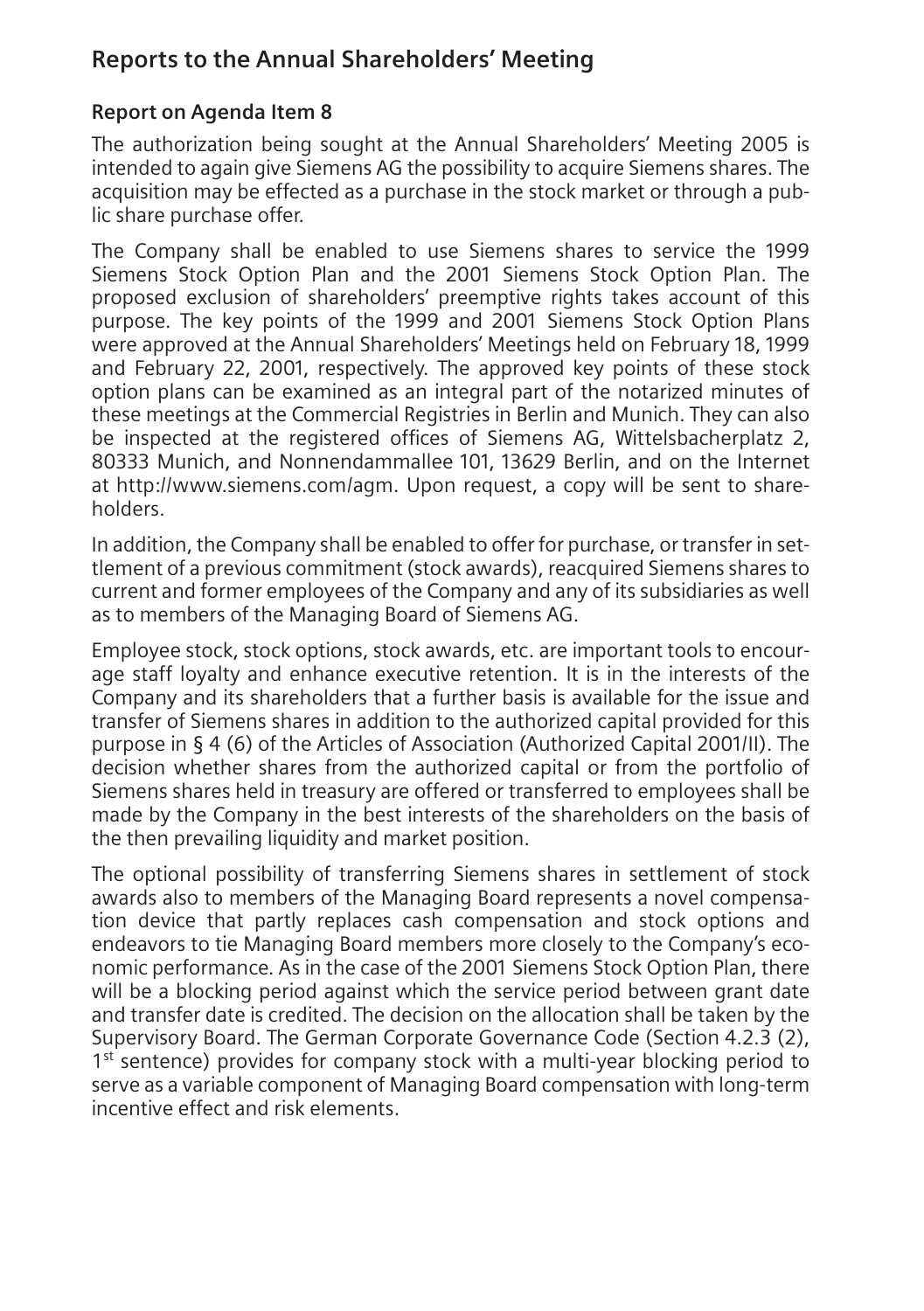In addition, the Company shall be able to use Siemens shares to service the conversion or option rights granted by Siemens AG or any of its subsidiaries in connection with the issuance of bonds, or to retire such stock without requiring an additional resolution by the Shareholders' Meeting.

To facilitate the acquisition process in the event that the number of Siemens shares tendered or offered by shareholders exceeds the total volume of shares which the Company intended to reacquire, the shareholders' right to tender may be excluded to the extent that acquisition or acceptance shall be in proportion to the Siemens shares tendered or offered. The preferential treatment of small lots of up to 150 shares tendered per shareholder also serves to facilitate the acquisition process.

## **Report on Agenda Item 9**

Pursuant to § 17 of the Articles of Association of Siemens AG, part of the Supervisory Board's remuneration consists of stock appreciation rights. The legal permissibility of issuing such stock appreciation rights was put into question by a decision of the German Federal Court of Justice on February 16, 2004. To account for this unclear legal situation, Managing Board and Supervisory Board of Siemens AG propose that certain adjustments be made to Supervisory Board remuneration.

In the future, the remuneration of Supervisory Board members shall comprise, apart from a fixed compensation of EUR 50,000, a variable short- and long-term component that will be based on earnings per share adjusted for significant extraordinary items.

The revised § 17 of the Articles of Association will not produce any significant change in the amount of Supervisory Board remuneration. Short-term compensation will increase, while the level of long-term compensation will decrease. After adjustment for the extraordinary gain on sales of shares of Infineon AG and an extraordinary writedown of goodwill, earnings per share for fiscal year 2004, at EUR 3.37, would result in Supervisory Board remuneration of EUR 85,550, compared with EUR 79,500 to be paid for fiscal year 2004. Under the new rule, the long-term compensation that is to be paid under certain conditions at the end of the five-year term of office amounts to EUR 50,000. On the other hand, the value of stock appreciation rights granted in the last three years averaged approximately EUR 12,000 p.a. on the date of grant.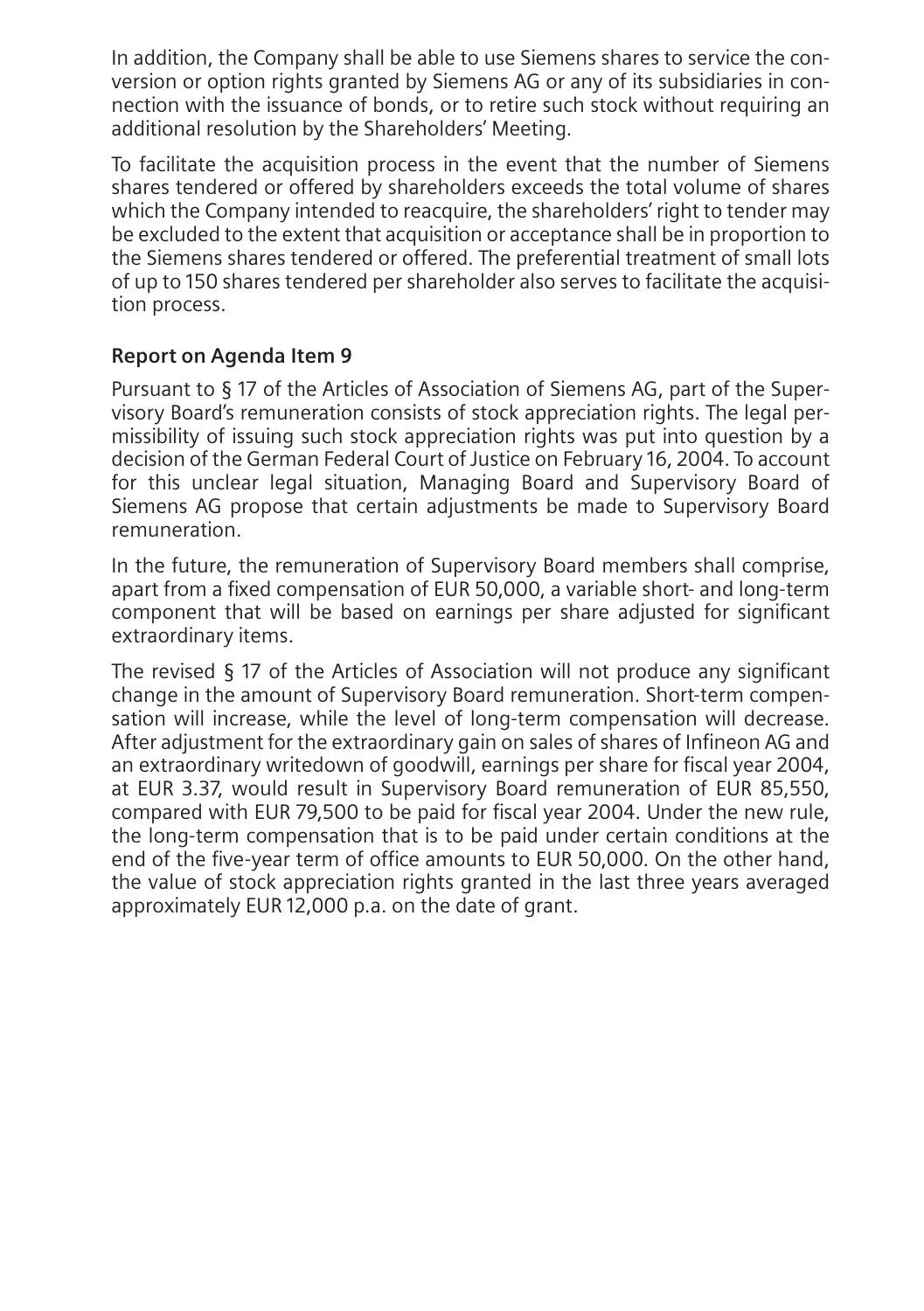# **Notifications and shareholder information**

**Details on the nominees for election as presented in Agenda Item 7**

**Dr. jur., Dr.-Ing. E.h. Heinrich v. Pierer, Dipl.-Volkswirt,** President of the Managing Board and CEO of Siemens AG until the close of the Annual Shareholders' Meeting

Outside positions in domestic Supervisory Boards established under Germanlaw:

Bayer AG, Leverkusen Hochtief AG, Essen Münchener Rückversicherungs-Gesellschaft, Munich Volkswagen AG, Wolfsburg

Company positions:

Siemens Aktiengesellschaft Österreich, Austria

#### **Professor Dr. Michael Mirow,**

Dipl.-Wirtschaftsingenieur

No positions to be disclosed.

## **Notifications pursuant to § 128 (2), sentences 6 through 8, German Stock Corporation Act (AktG)**

One member of the Company's Supervisory Board is also a member of the Board of Managing Directors of the following financial institution:

Deutsche Bank AG

Members of the Managing Board of Siemens AG are also members of the Supervisory Boards of the following financial institutions:

Dresdner Bank AG Merrill Lynch & Co., Inc.

The following financial institutions underwrote the Company's last securities offering within the last five years:

Bank of America Goldman Sachs

The Company has not received notification of equity in Siemens AG being held by a financial institution that must be disclosed pursuant to § 21 of the German Securities Trading Act (WpHG).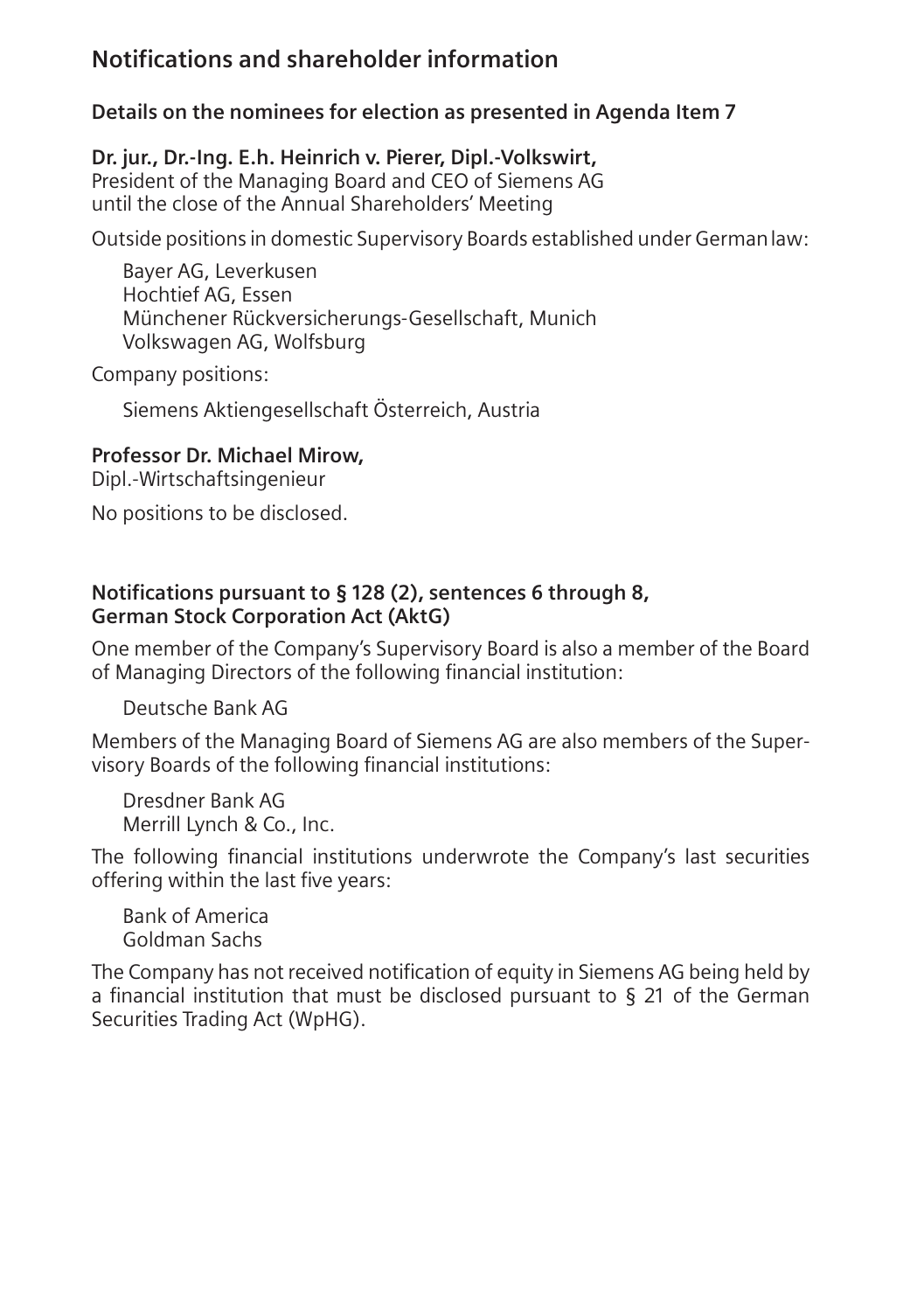# **Attendance at the Shareholders' Meeting**

## **Notification of attendance**

Pursuant to § 19 of the Articles of Association and as determined by the Managing Board, those shareholders who are registered in the stock register as shareholders of the Company and who have announced their intention to attend by no later than Friday, January 21, 2005 are entitled to participate in the Annual Shareholders' Meeting and to exercise their voting rights.

Shareholders who are registered in the stock register may submit their notification of attendance in writing to Siemens AG at the following address:

Siemens Hauptversammlung 2005 81067 Munich Germany

or electronically via the Internet at

http://www.siemens.com/agm

Further details regarding the attendance notification process are provided in the instructions on the attendance notification forms or at the above Internet website.

A shareholder's stock that is held of record by a bank (i.e. stock held in "street name") cannot be voted by such bank unless it has the shareholder's authority.

Holders of American Depositary Shares (ADSs) may notify attendance, order admission tickets and name proxies through JP Morgan Chase Bank, P.O. Box 43013, Providence, RI 02940-3013, USA.

Due to a significant increase in attendance notifications for our shareholders' meetings in recent years, we regret we are forced to limit the number of admission tickets issued and sent to one ticket per shareholder. To facilitate the organization of the Annual Shareholders' Meeting 2005 and without wishing to restrict the shareholders' right to attend, shareholders are requested to notify their attendance as early as possible and only if they seriously intend to participate in the meeting.

Shareholders of record or their named proxies entitled to attend the Annual Shareholders' Meeting 2005 will be issued admission tickets and voting cards.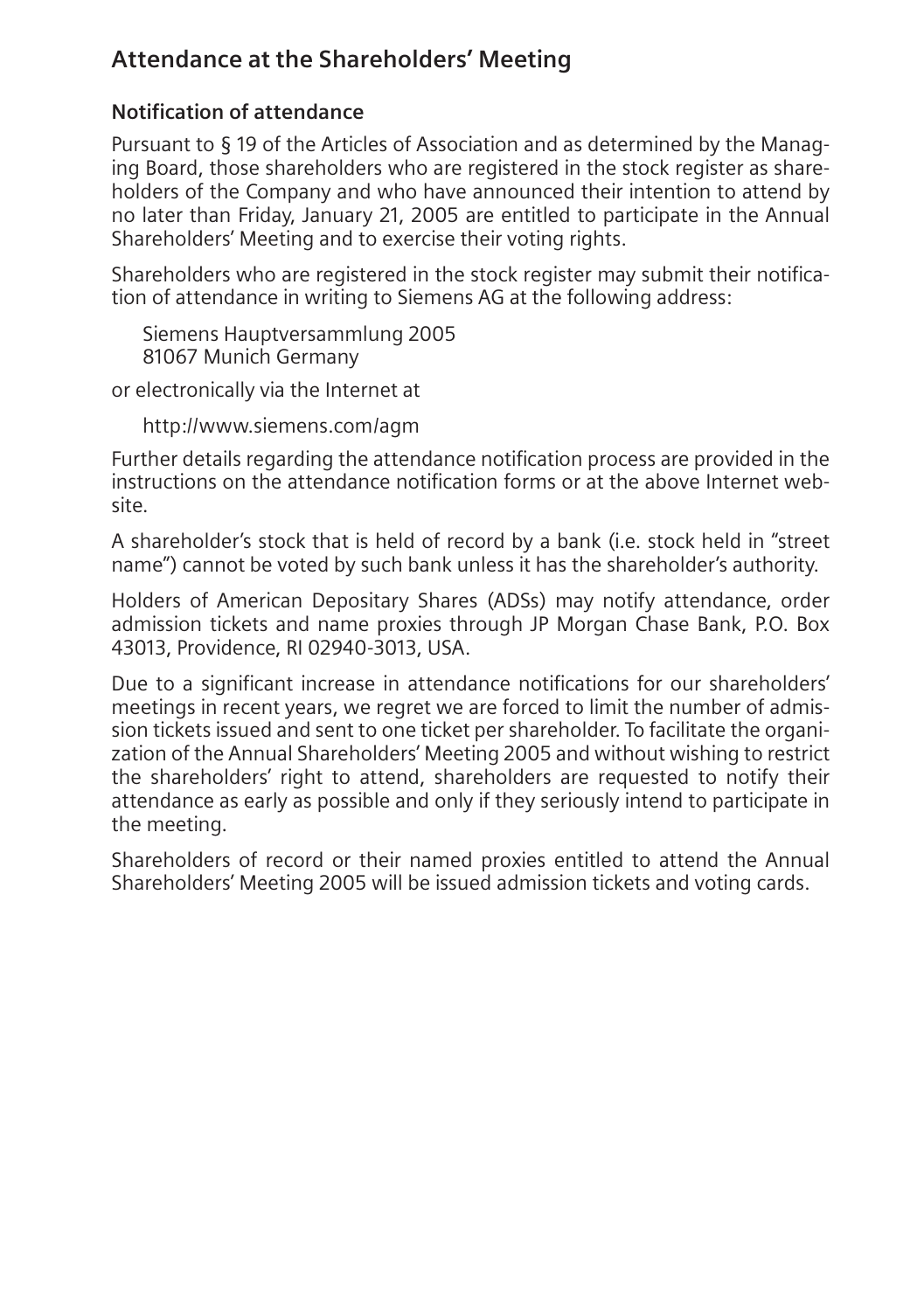## **Proxies**

Shareholders of record are entitled to vote by proxy, i.e. by delegating their authority to vote their shares at the Annual Shareholders' Meeting to a proxy, such as a bank or shareholders' association. In this case, timely notification of attendance must be given by the duly authorized proxy or the shareholder. If neither a bank nor a shareholders' association is named as proxy, authority to attend and vote by proxy must be submitted in writing or transferred electronically via the above Internet address.

As a special service offered by us, shareholders may also delegate their authority to vote their shares at the Annual Shareholders' Meeting to employees of Siemens AG. The required authority may again be given at the above Internet address or by returning the forms mailed to each shareholder. Please note that the proxies may not accept instructions to vote on proposals of procedure prior the Annual Shareholders' Meeting.

Further details on how to designate a proxy are provided in the instructions on the attendance notification forms or at the above Internet website.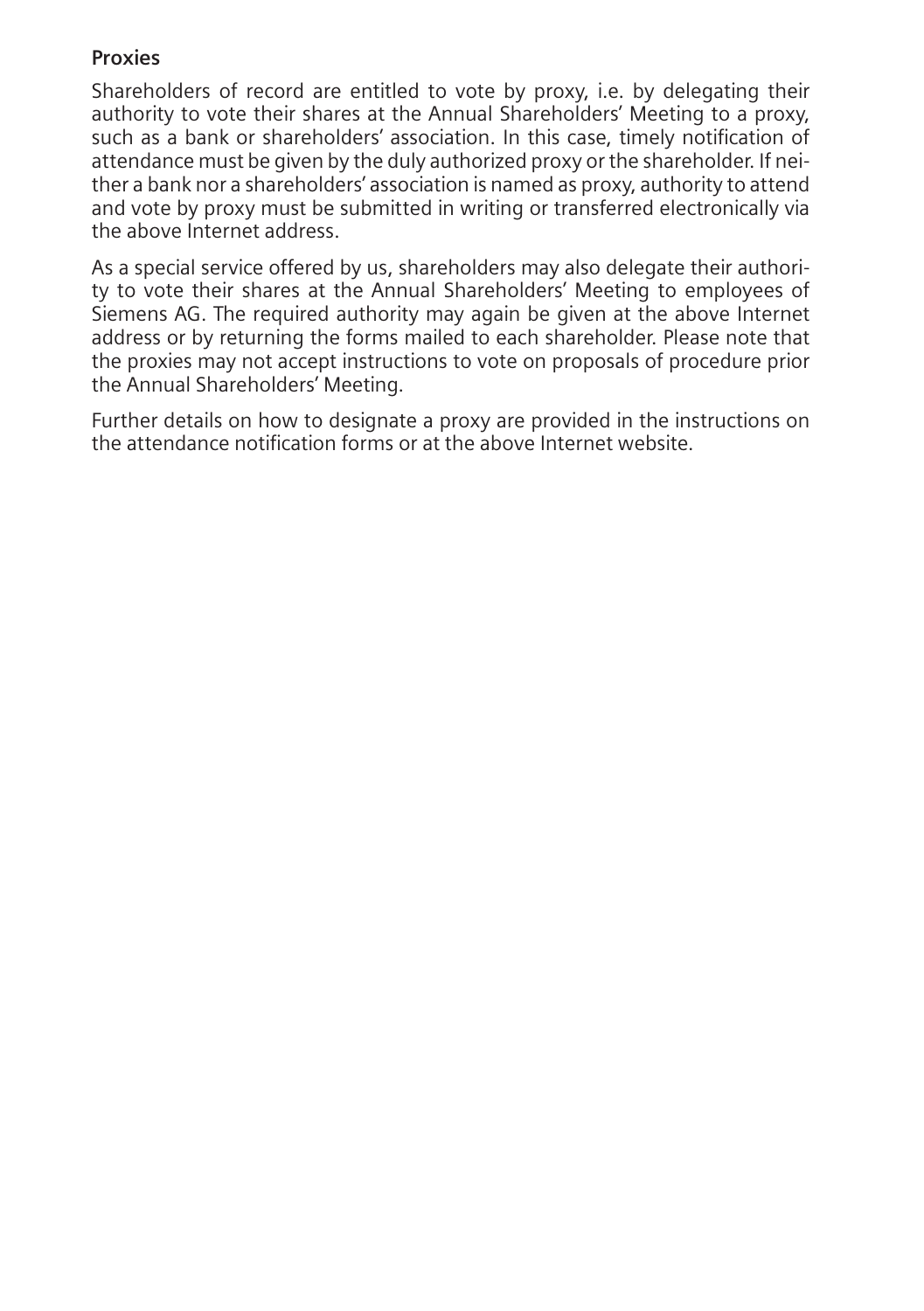### **Inquiries and proposals**

Inquiries and proposals by shareholders concerning the Annual Shareholders' Meeting should be sent only to:

Siemens AG Corporate Finance Treasury Investor Relations (CFT 3) Wittelsbacherplatz 2 80333 Munich Germany (Fax: +49 89 636 32830)

or by e-mail to:

hv2005@siemens.com

Shareholder proposals that are required to be disclosed will be posted on the Internet at http://www.siemens.com/agm immediately upon their receipt. All proposals relating to items on this Agenda that are received at the above-mentioned address by January 12, 2005, 24:00 h CET, will be considered. Management's discussion, if any, on the proposals will also be available at the above Internet address.

The Notice of Annual Shareholders' Meeting has been published in the German Federal Gazette (Bundesanzeiger) of December 1, 2004.

By order of the Managing Board Siemens Aktiengesellschaft

*This version of the Notice of Shareholders' Meeting, prepared for the convenience of English-speaking readers, is a translation of the German original. For the purposes of interpretation the German text shall be authoritative and final.*

Siemens Aktiengesellschaft · Chairman of the Supervisory Board: Karl-Hermann Baumann · Managing Board: Heinrich v. Pierer, President and CEO · Members of the Managing Board: Johannes Feldmayer, Thomas Ganswindt, Klaus Kleinfeld, Edward G. Krubasik, Rudi Lamprecht, Heinz-Joachim Neubürger, Jürgen Radomski, Erich R. Reinhardt, Uriel J. Sharef, Claus Weyrich, Klaus Wucherer Registered Offices: Berlin and Munich · Commercial Registries: Berlin-Charlottenburg, HRB 12300; Munich, HRB 6684